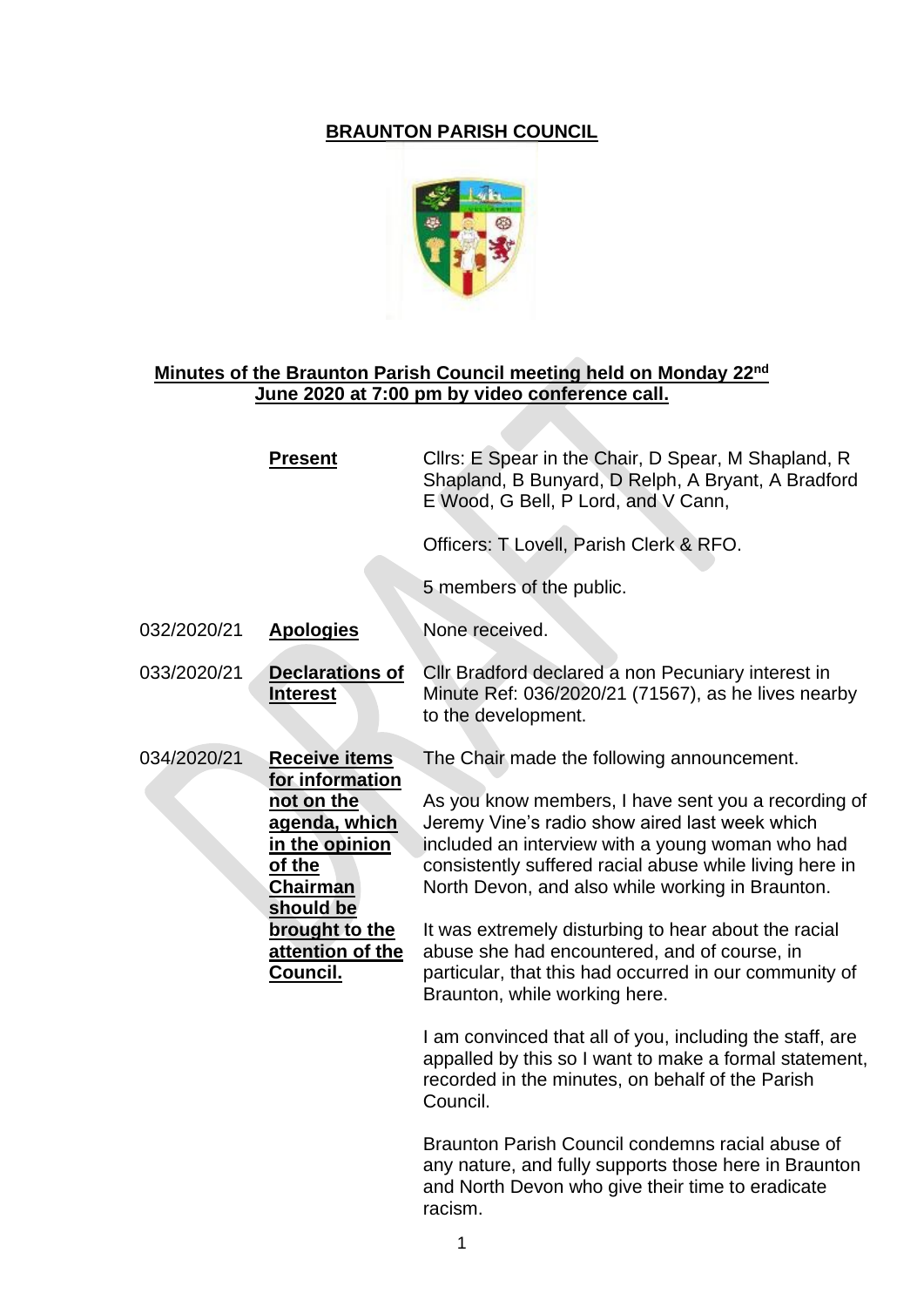Fortunately we know there are such people in our community who actively promote racial harmony and we will do what we can to support their efforts.

The Clerk has contacted the Police and I was hoping to have a response from them to report to you tonight so this item will be considered at our next meeting

The applicant of planning application 71567 addressed the Council. He had purchased the land in May 2016 to relocate to the area. The design of the proposed dwelling is in keeping with the existing street scene. At present the site is an eyesore with overgrown vegetation. The proposed development would be sympathetic with regards to its impact on the environment and existing Tree Preservations Orders. To avoid overlooking of neighbouring gardens there will be no window proposed for the rear apex.

A resident expressed her concerns regarding the safety of cyclists on the Saunton Road. The road is dangerous due to speeding cars, overtaking of cyclists and blind bends. She had witnessed a cyclist having to swerve into the hedgerow to avoid being hit by a motorist. This is a wonderful gateway to Braunton and the coast but it needs to be made safer for cyclists to use.

A resident introduced herself as the mother of the young women who had recently been interviewed on Jeremy Vine's BBC Radio show. She expressed that she and her family were keen to work with the Parish Council and community to promote anti-racism.

036/2020/21 **Planning** (a) 71538

034/2020/21 **Public** 

**Participation**

Proposal: Erection of roof over slurry store. Location: Fullabrook, Ilfracombe, Devon, EX34 8NJ

Applicant: Nicholas Tucker

It was moved by Cllr A Bradford, seconded by Cllr G Bell to recommend approval.

RESOLVED: That the Council recommends approval.

(NC)

(b) 71567

Proposal: Erection of replacement dwelling. Location: Land to the south of St Merryn,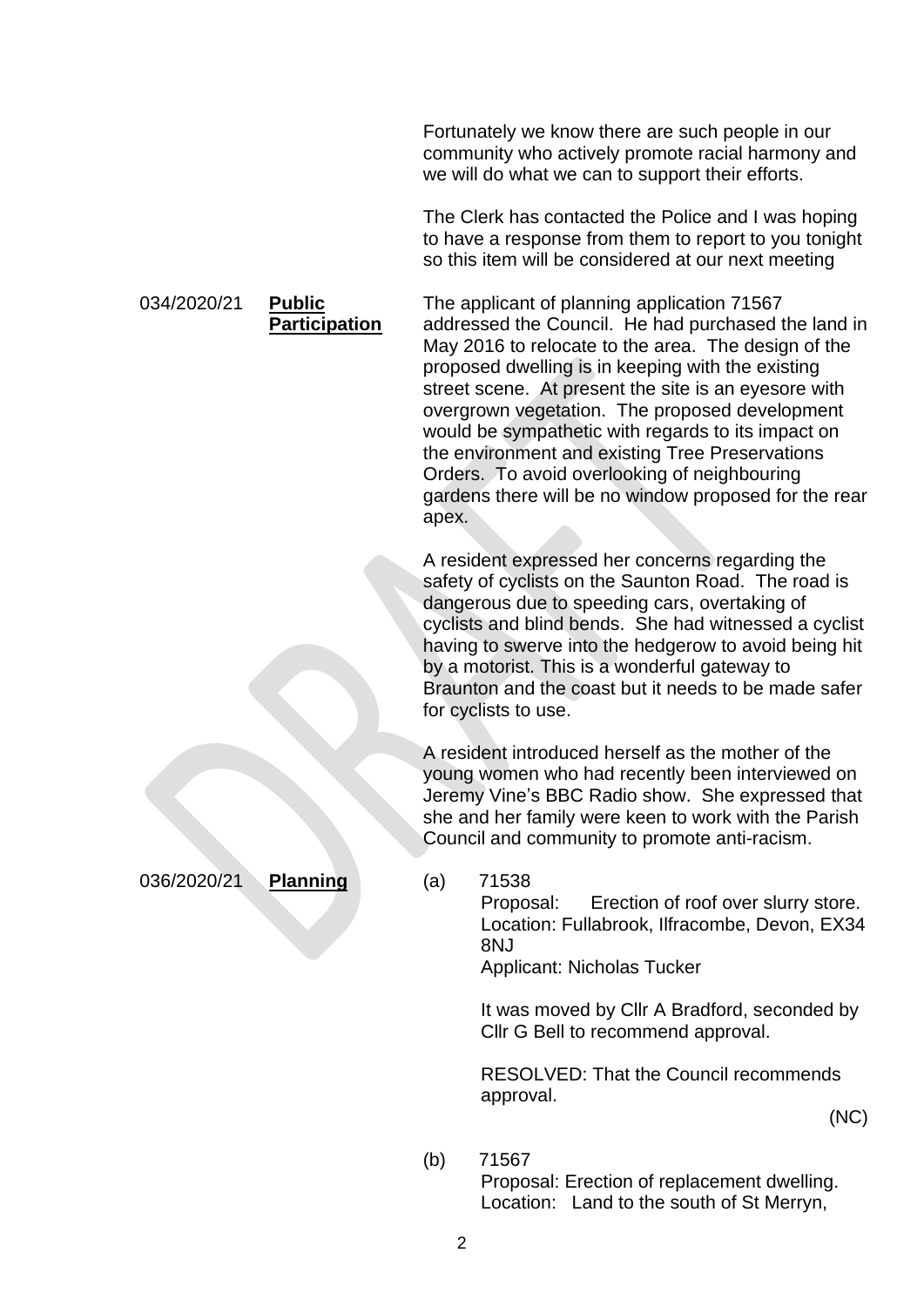Higher Park Road, Braunton, Devon, EX33 2LG

Applicant: Mr and Mrs Philip & Justine Whittle

It was moved by Cllr R Shapland, seconded by Cllr D Bunyard to recommend approval.

RESOLVED: That the Council recommend approval subject to an Impact Lighting Assessment being carried out.

(NC)

(c) 71505

Proposal: Variation of condition 2 (approved plans) & 3 (materials) attached to planning permission 63264 to allow amended design & materials (Amended Plans). Location: Rhu House, Saunton, Braunton, Devon, EX33 1LG Applicant: Mr & Mrs M Ijaz

It was moved by Cllr B Bunyard, seconded by Cllr M Shapland to recommend refusal.

RESOLVED: That the Council recommends refusals as there has not been an adequate response to its previous objections as detailed in Minute Ref: 009/2020/21(d).

(NC)

(d) 71577

Proposal: Extension of dwelling Location: St. Ives, Silver Street, Braunton, Devon, EX33 2EN Applicant: Collette Hall

It was moved by Cllr D Spear, seconded by Cllr R Shapland to recommend approval.

RESOLVED: That the Council recommends approval.

(NC)

(e) 71622 Proposal: Listed building consent for extension of dwelling Location: St. Ives, Silver Street, Braunton, Devon, EX33 2EN Applicant: Collette Hall

It was moved by Cllr D Spear, seconded by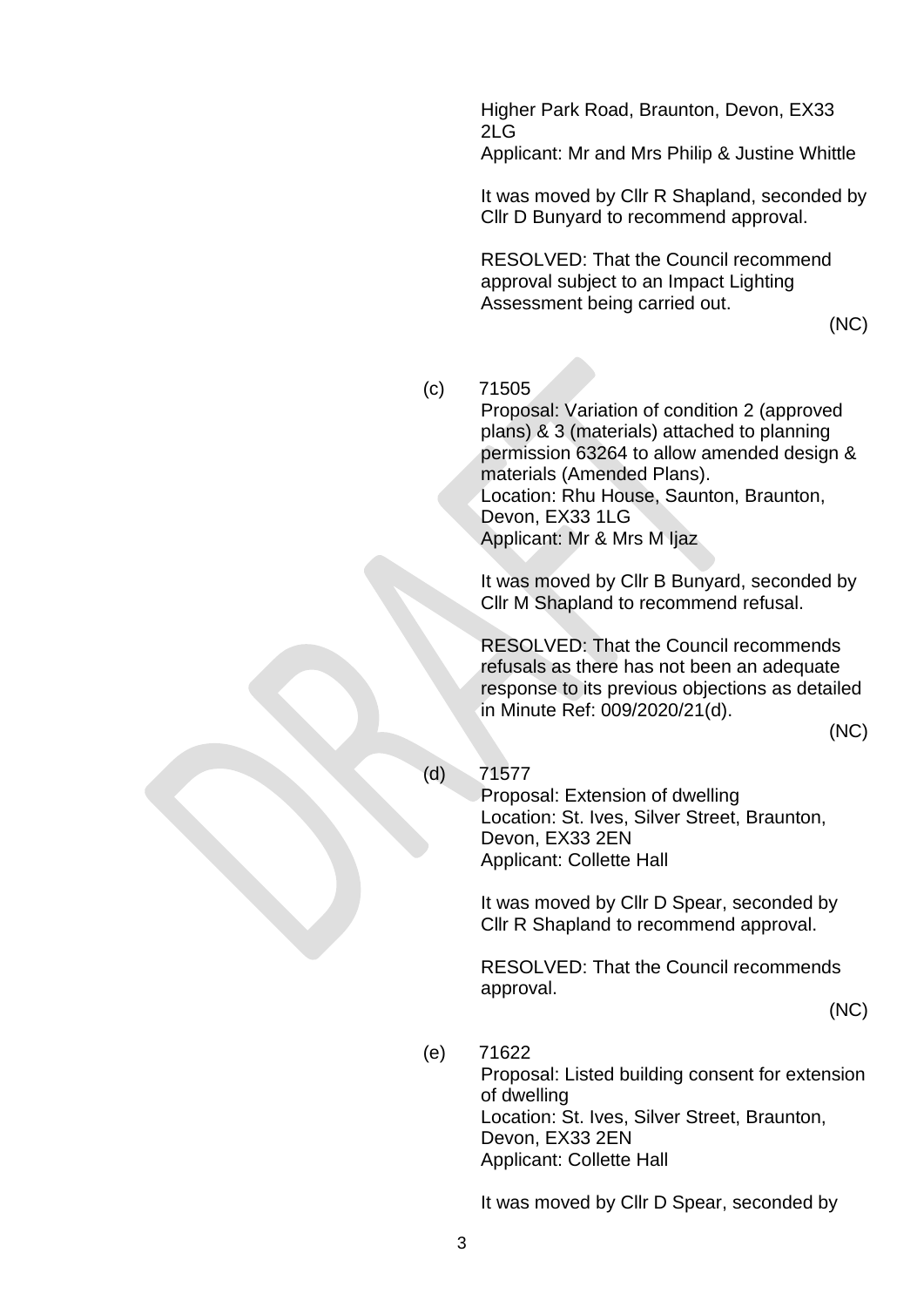Cllr R Shapland to recommend approval.

RESOLVED: That the Council recommends approval.

(NC)

(f) Appeal: APP/X1118/C/20/3248592

Alleged Breach: Unauthorised material change of use – residential use of a caravan. Location: Burland House, Halsinger, Braunton, EX33 2NL

Applicant: Mr Richard John Lambert Congdon

RESOLVED: That the Appeal be noted.

(NC)

37/2020/21 **North Devon Council – Planning Decisions** North Devon Council, the determining Authority, has APPROVED the following applications with conditions as filed:

- 71386 Proposal: Extension and alterations to dwelling Location: Maycroft, Chaloners Road, Braunton, EX33 2ES Applicant: Mr & Mrs McLoughlin Decision: APPROVED Decision Date: 02/06/2020
- 71294 Proposal: Outline application for erection of one dwelling (all matters reserved). Location: Garden of Elm Cottage, Higher Park Road, Braunton Devon EX33 2LF Applicant: Mrs Walker Decision: WITHDRAWN Decision Date: 01/06/2020

| 038/2020/21 | <b>Accounts due</b> | RESOLVED: That the payments totalling £11,565 be |
|-------------|---------------------|--------------------------------------------------|
|             | for Payment         | approved and paid.                               |
|             | for the period      | (NC)                                             |

(NC)

**`** 039/2020/21 **Air Quality Supplementary Planning Document (SPD)**

**8th June to the 22nd June 2020.**

> Member considered the Air Quality SPD. Cllr D Spear explained that NDC were the first council to adopt an Air Quality SPD. Torridge are currently in the process to also adopt the SPD. Following the initial consultation, the SPD was amended to take into consideration the effects of ammonia from agricultural land. It is a living document and can be further expanded in the future. It will be used as a material consideration when determining planning applications.